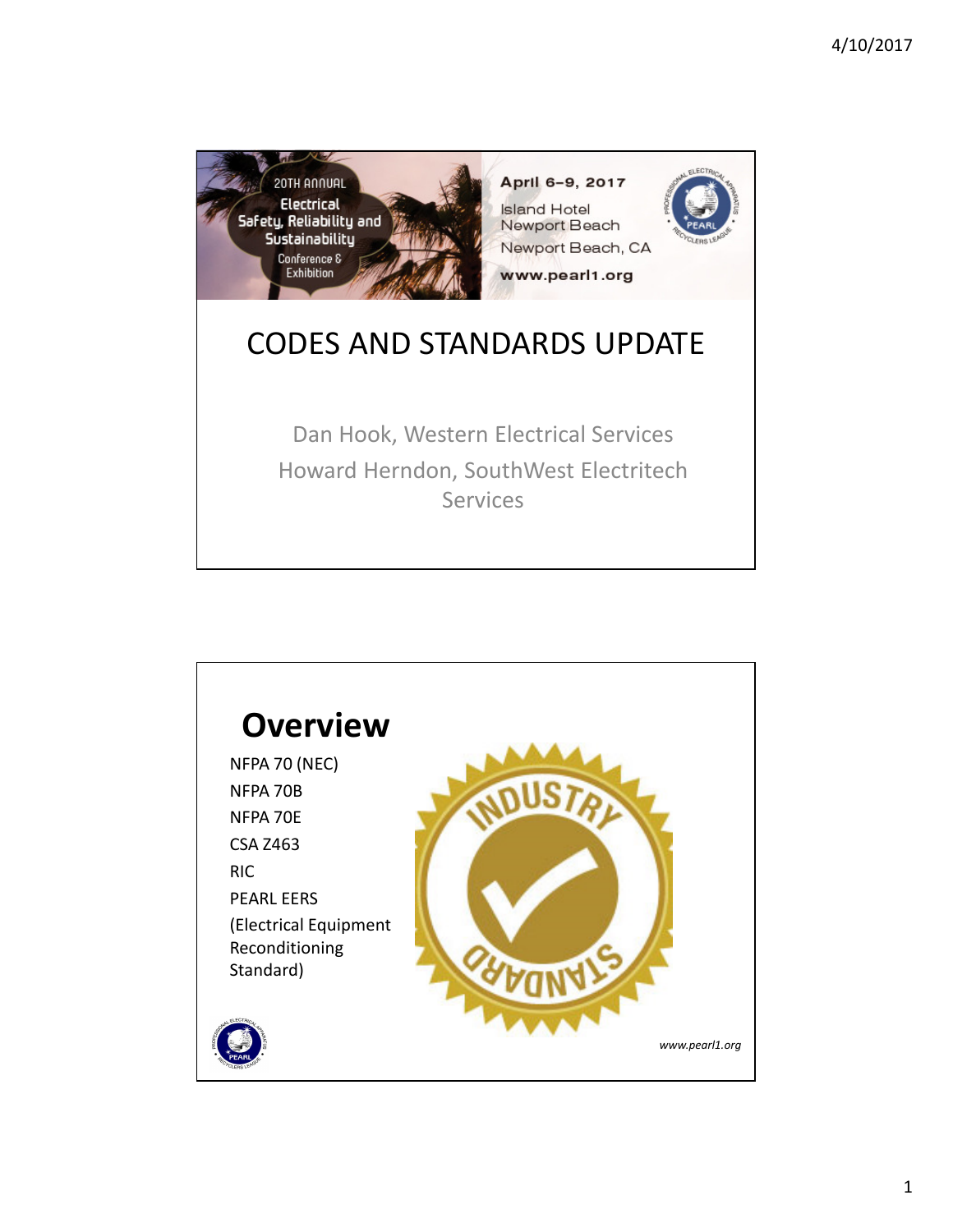

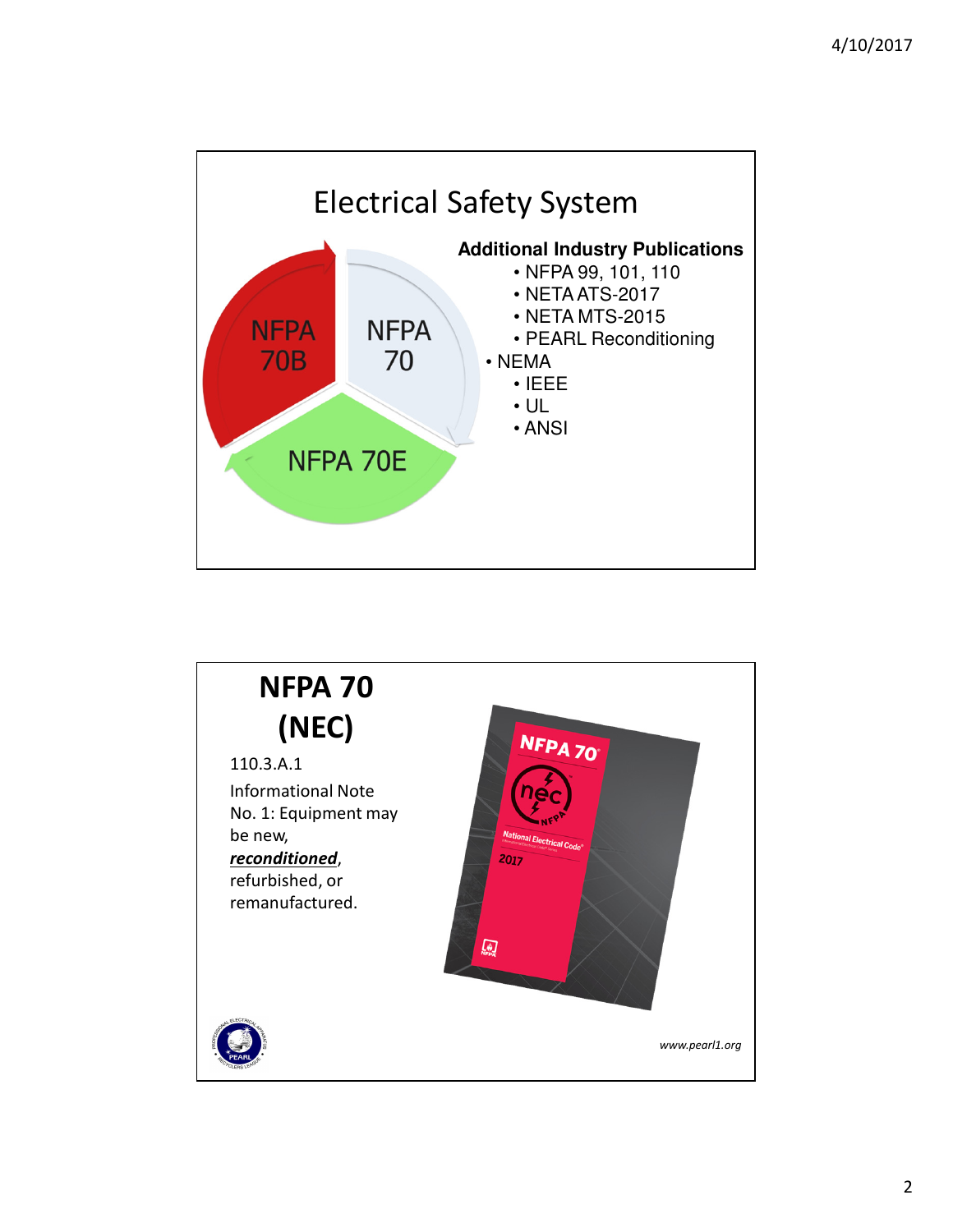

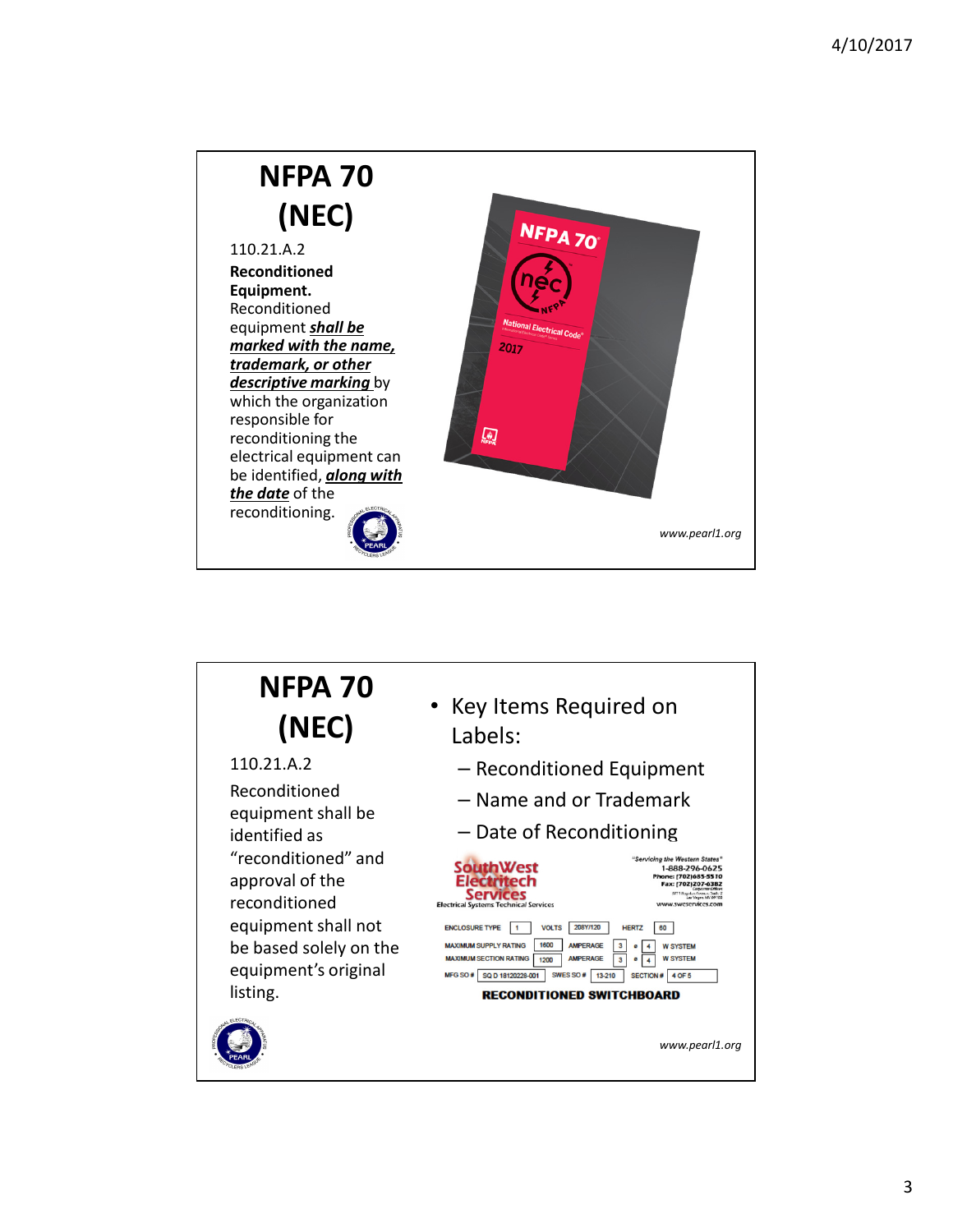### **NFPA 70 (NEC)** Informational Note: *Industry standards are available for application of reconditioned* and Professional Electrical Apparatus Reconditioning League<br>ELECTRICAL EQUIPMENT for ONDITIONING STANDARD<br>Electrical Apparatus and Equipment used in<br>Commercial and Industrial Applications refurbished equipment. Normal servicing of equipment that remains within a facility should not be considered reconditioning or refurbishing. *www.pearl1.org*

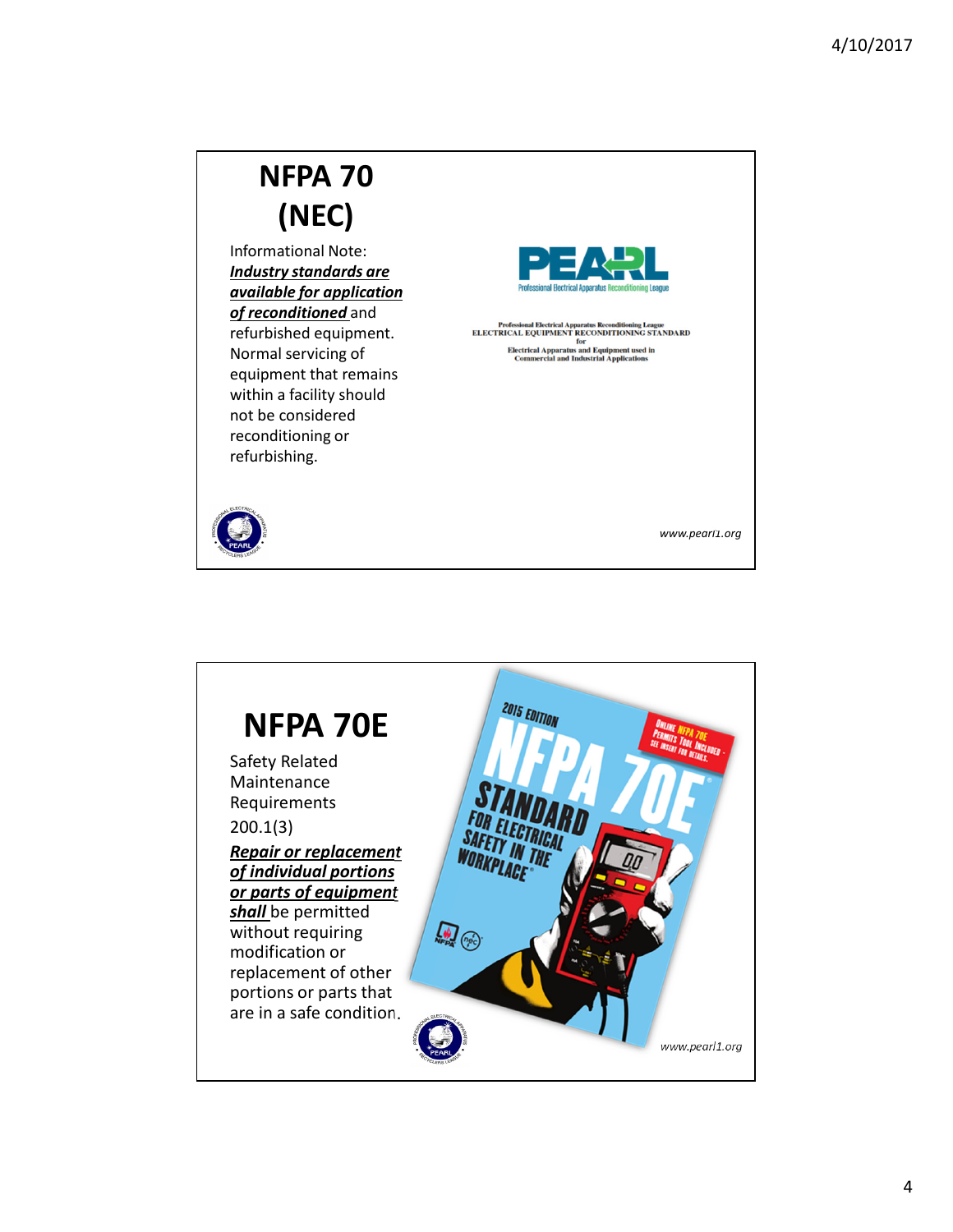## **NFPA 70B NFPA 8.6.3** Equipment can be reconditioned under rebuild programs, provided the *reconditioning*  2016 *follows established guidelines*. 圓 *www.pearl1.org*

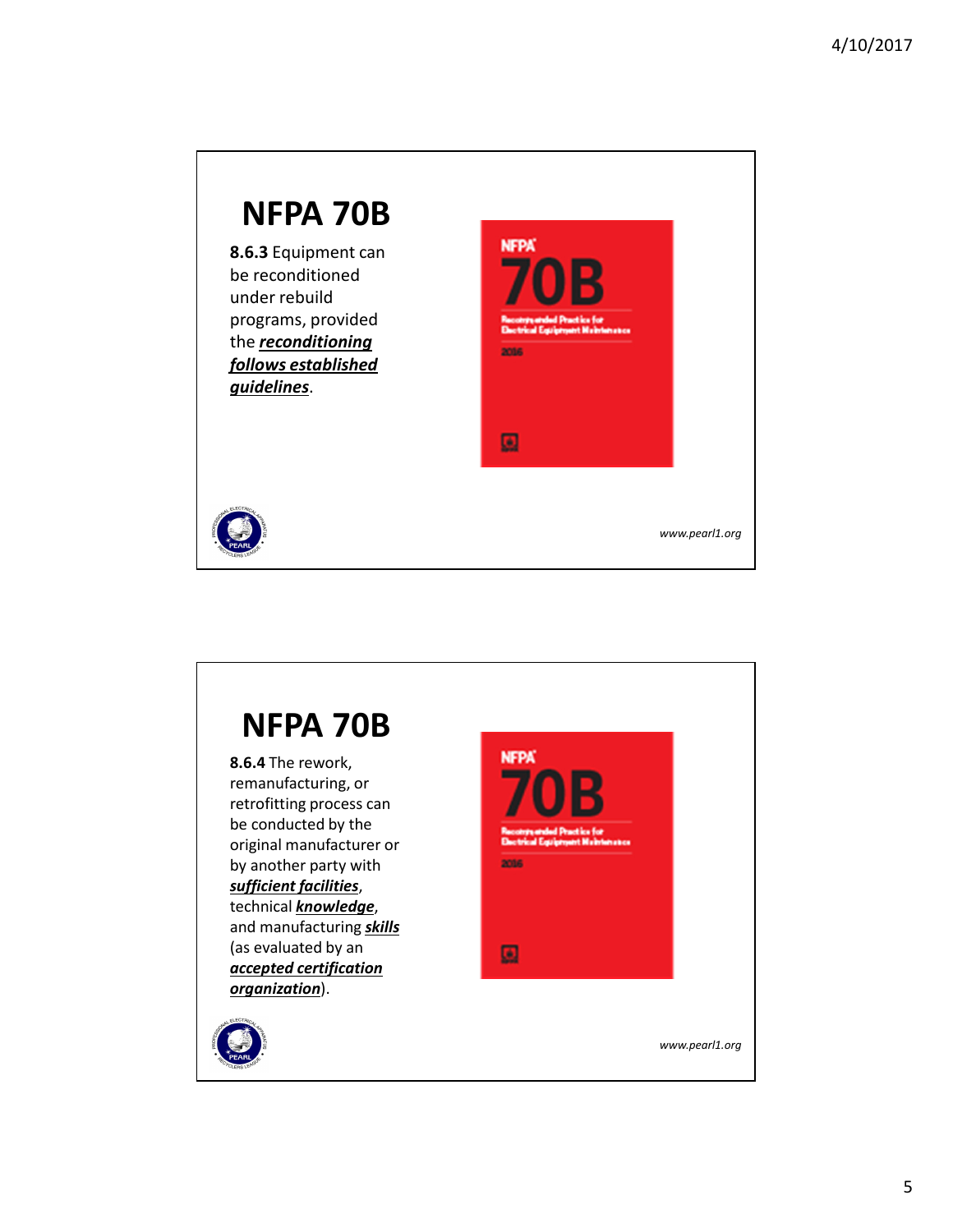

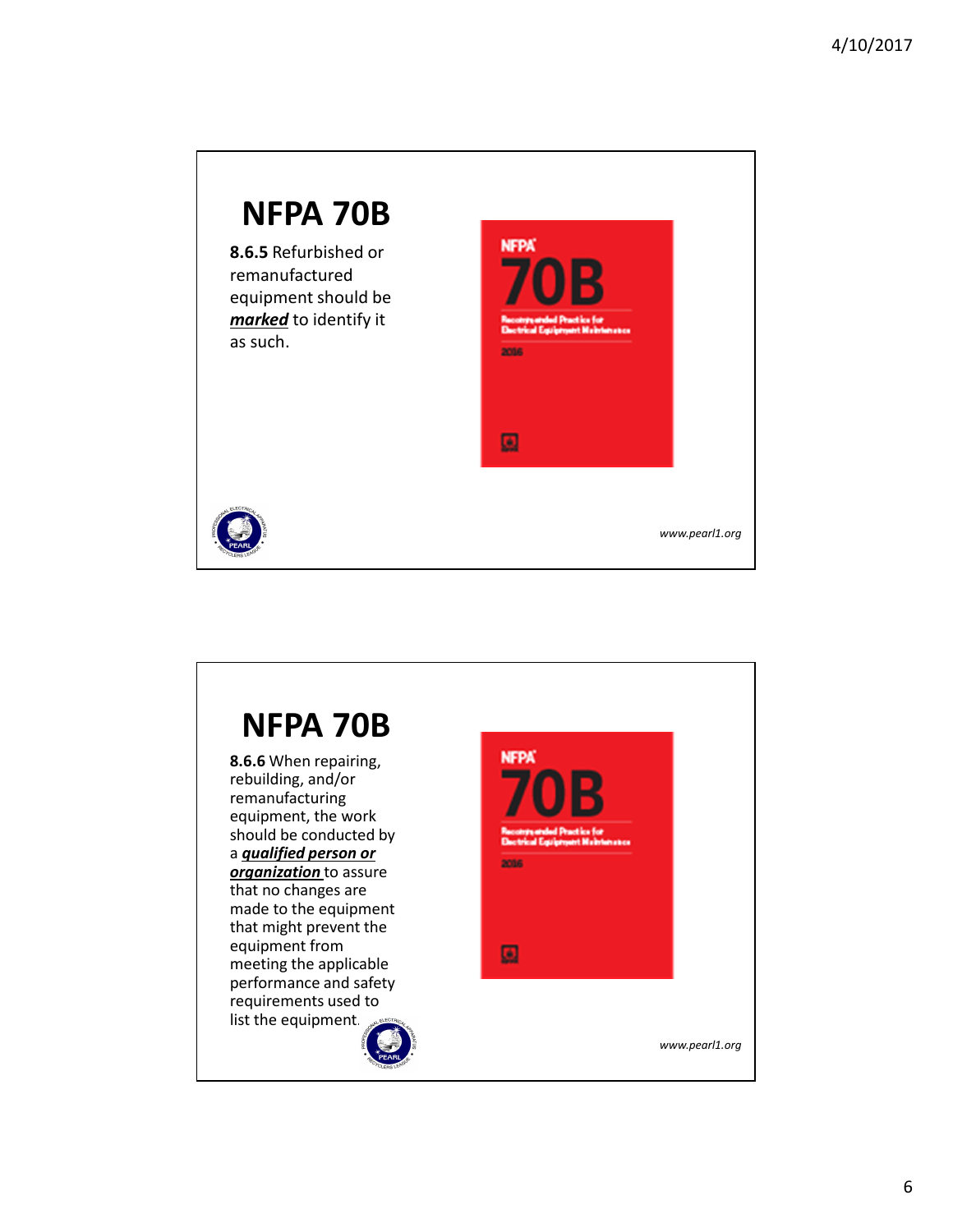#### **NFPA 70B NFPA 8.6.7** The AHJ can assess the acceptability of modifications to determine if the **2016** modifications are significant enough to *require re-evaluation*  of the modified 圆 product by the organization that listed the equipment. *www.pearl1.org*

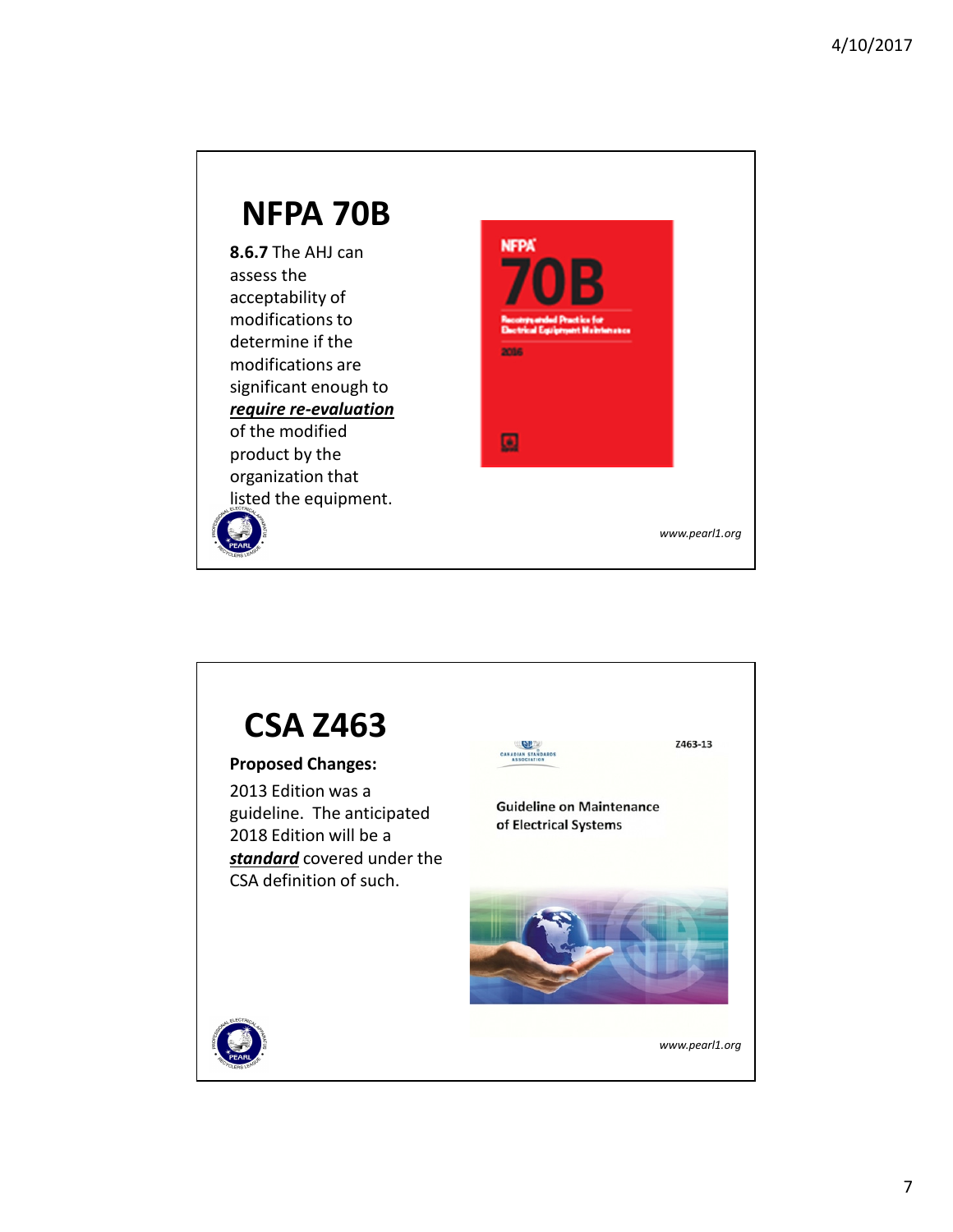

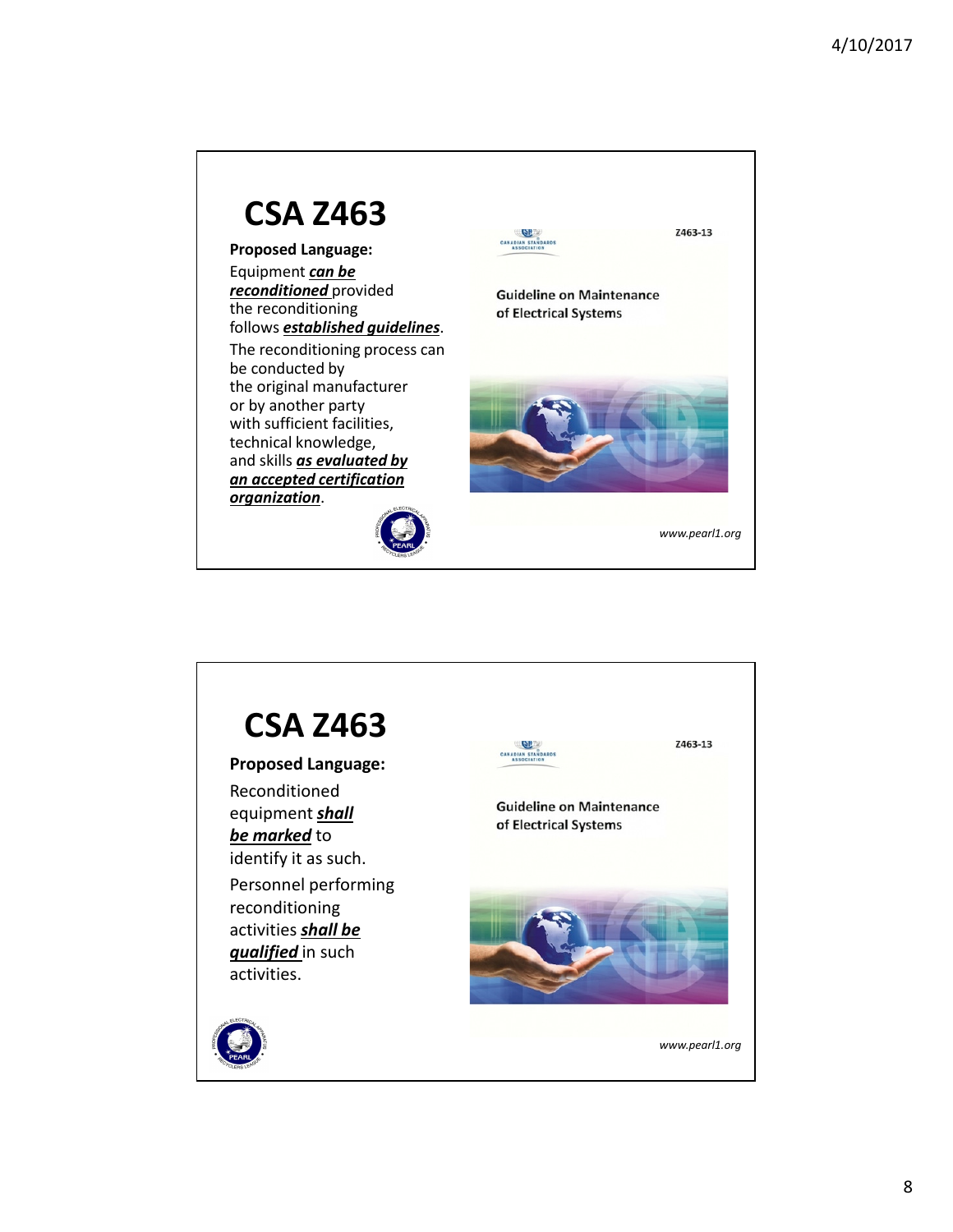

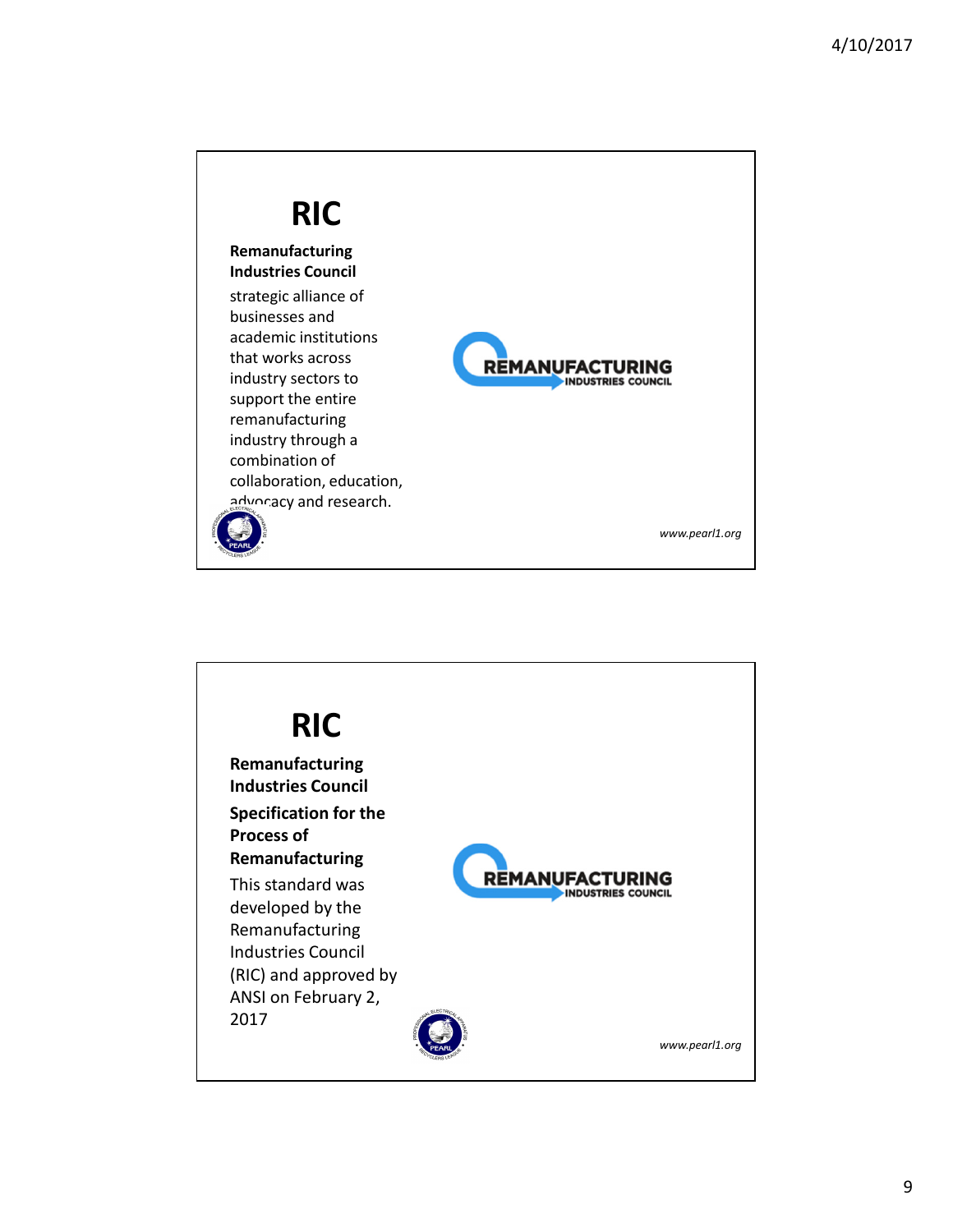## **PEARL EERS Changes/Additions:** 1000 Standard Terms & Warranties 1010 Scope of the Standard 1020 Informational Label **Professional Electrical Apparatus Reconditioning League** 1030 Reconditioning Test Label *www.pearl1.org*

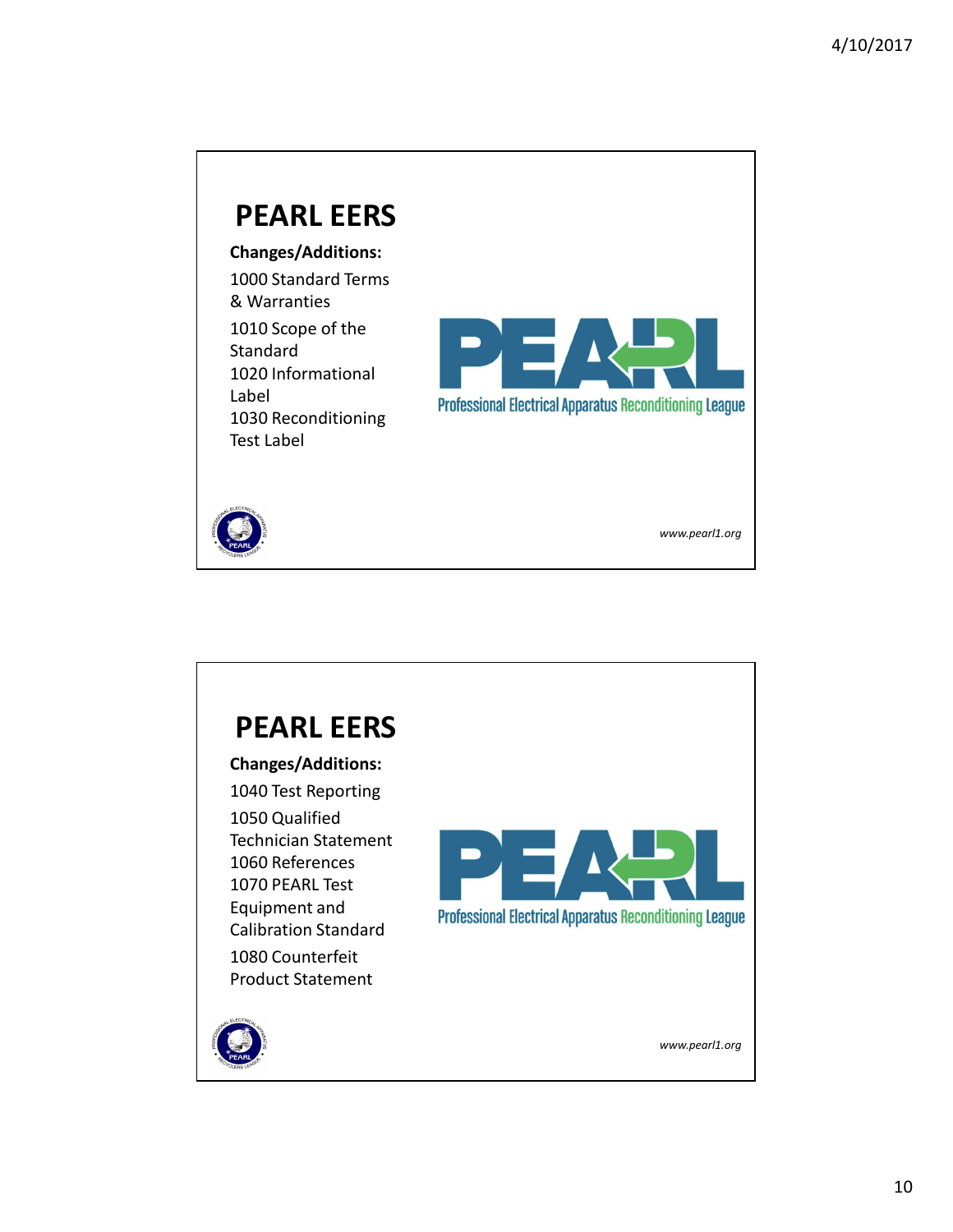# **PEARL EERS**

**Changes/Additions:**

Each equipment type is a now a section

The entire compilation of sections is renamed to a standard

Specified voltage ranges vice LV and MV



*www.pearl1.org*



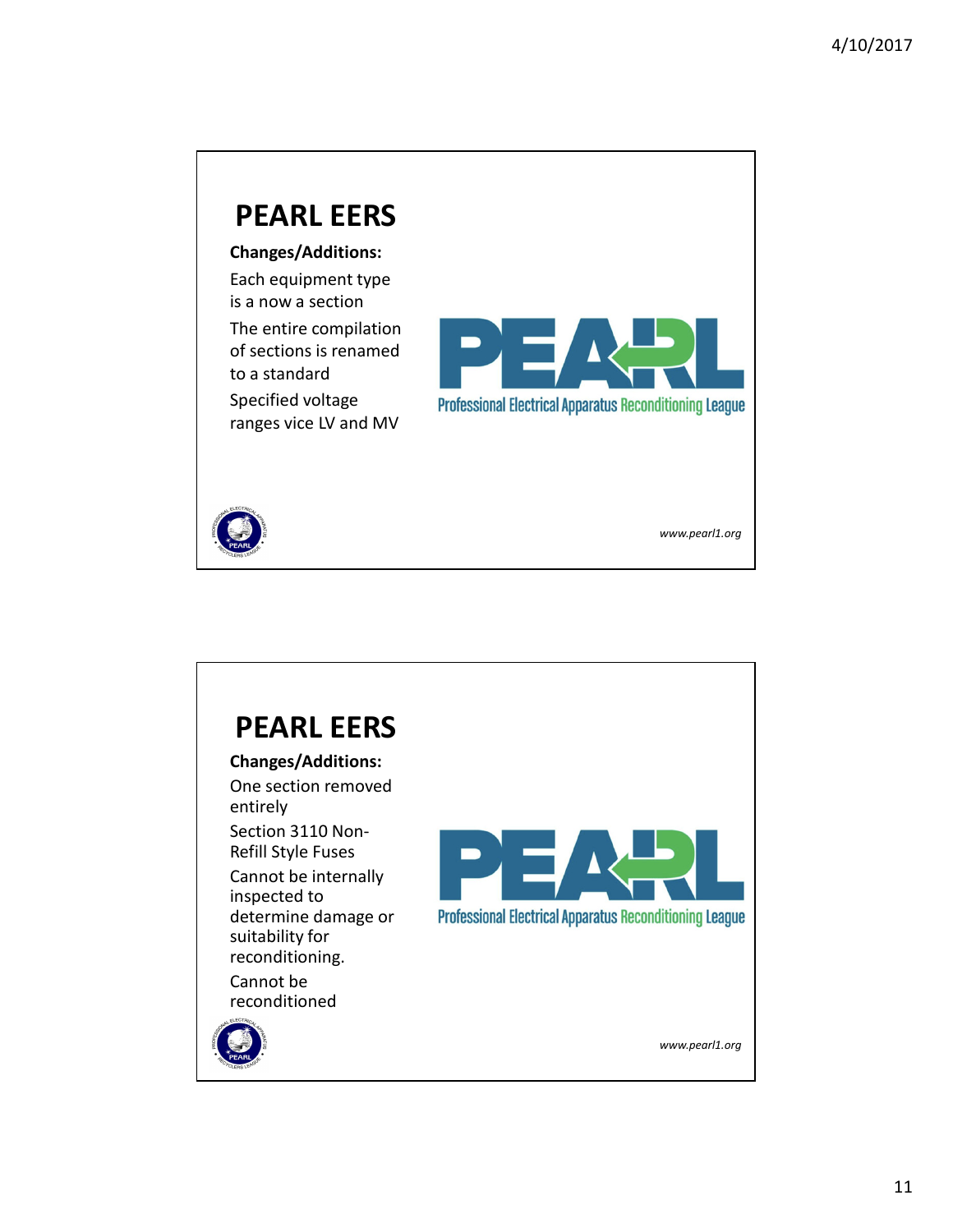

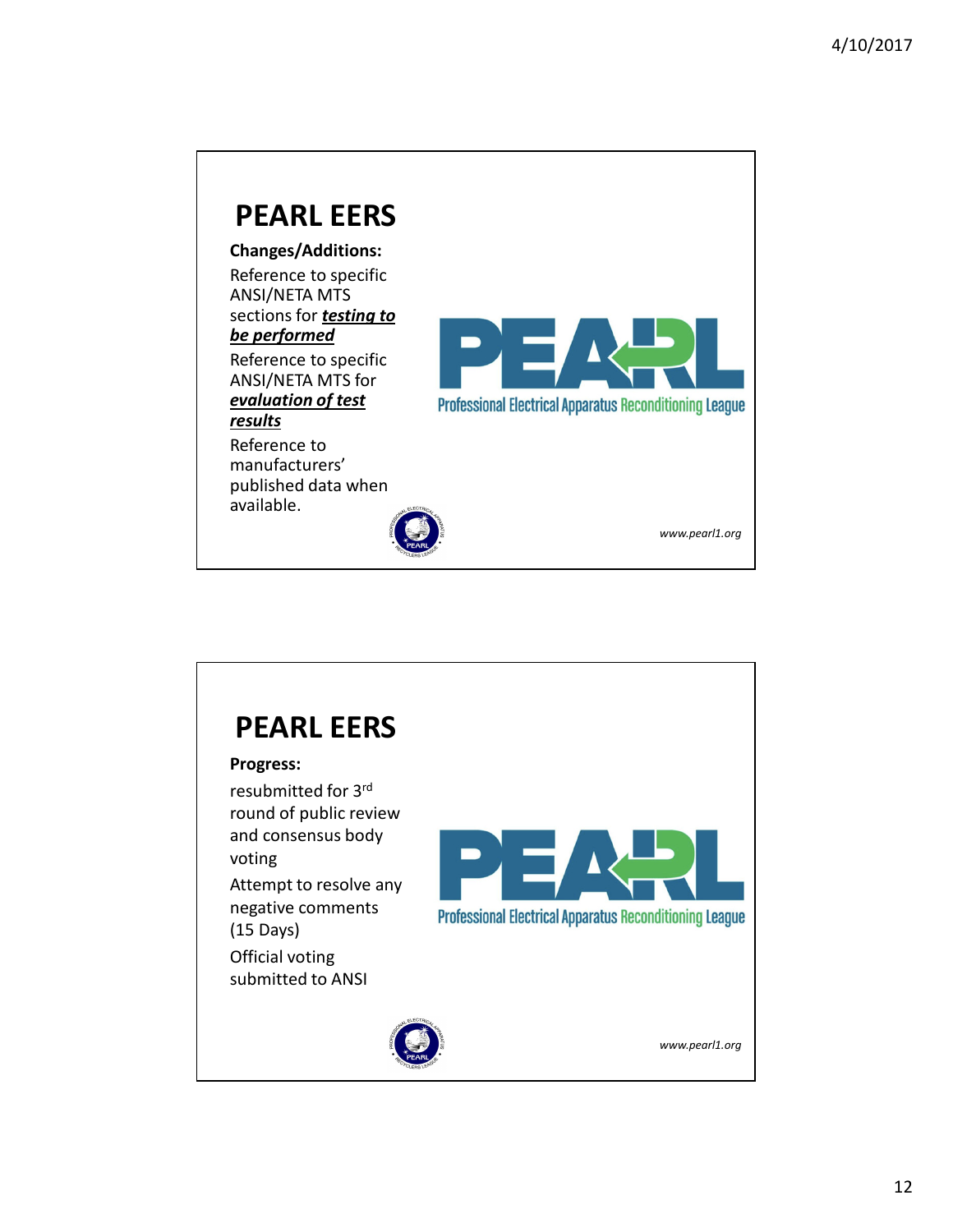